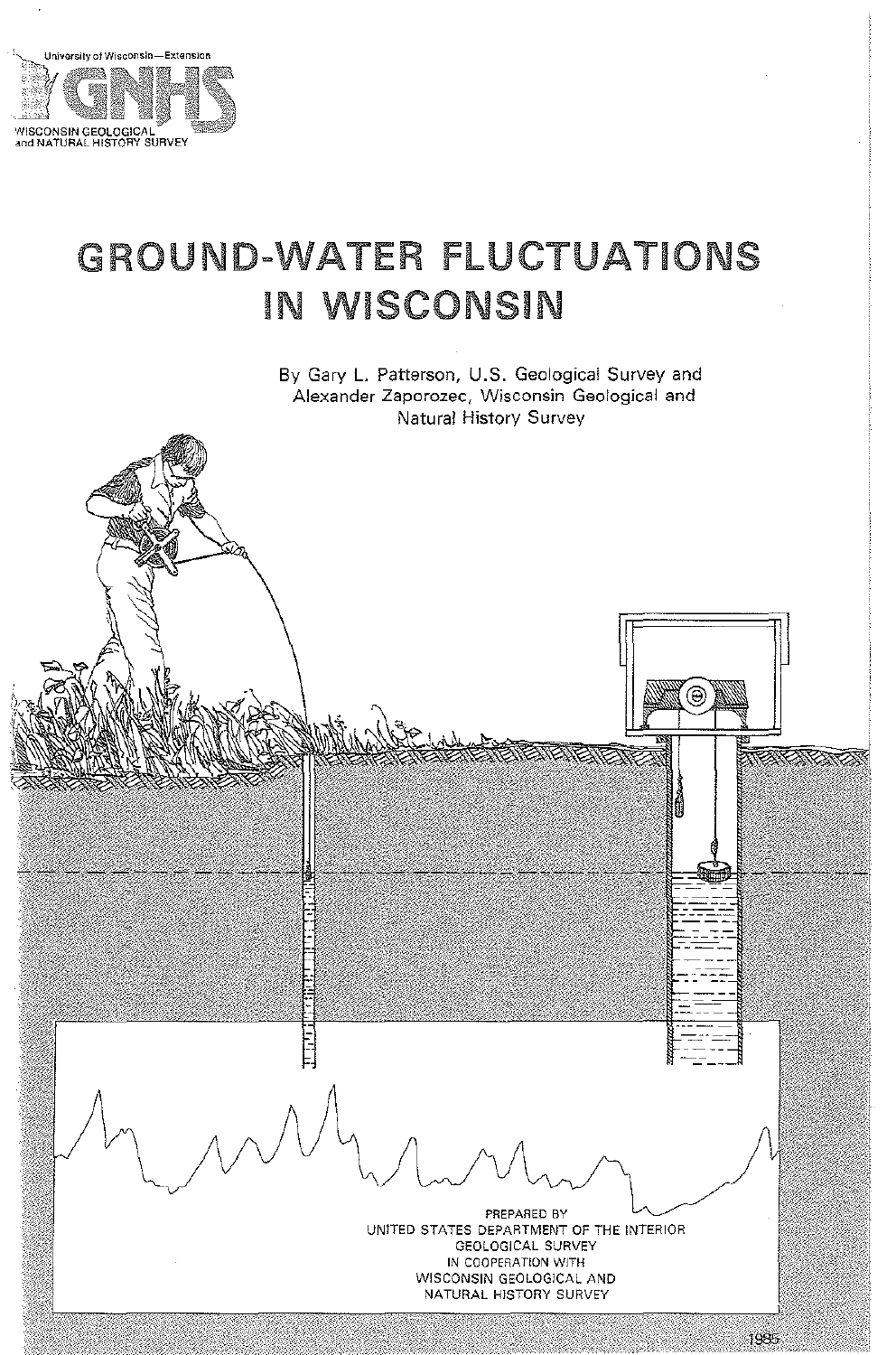## PREPARED BY UNITED STATES DEPARTMENT OF THE INTERIOR GEOLOGICAL SURVEY

IN COOPERATION WITH UNIVERSITY OF WISCONSIN EXTENSION GEOLOGICAL AND NATURAL HISTORY SURVEY M. E. Ostrom, Director and State Geologist Madison, Wisconsin

February, 1986

This report is a product of the U.S. Geological Survey Water-Resources Division and the University of Wisconsin Extension-Geological and Natural History Survey.

The Wisconsin Geolgical and Natural History Survey Water Resources Program includes: systematic collection, analysis, and cataloging of basic water data; impartial research and investigation of Wisconsin's water resources and water problems; publication of technical and popular reports and maps; and public service and information. This report for the Survey's Water Resources Program is accomplished through state-federal cooperative cost sharing with the U.S. Geological Survey, Water Resources Division.

This report is available at: Wisconsin Geological and Natural History Survey, 3817 Mineral Point Road, Madison, Wisconsin, 53705.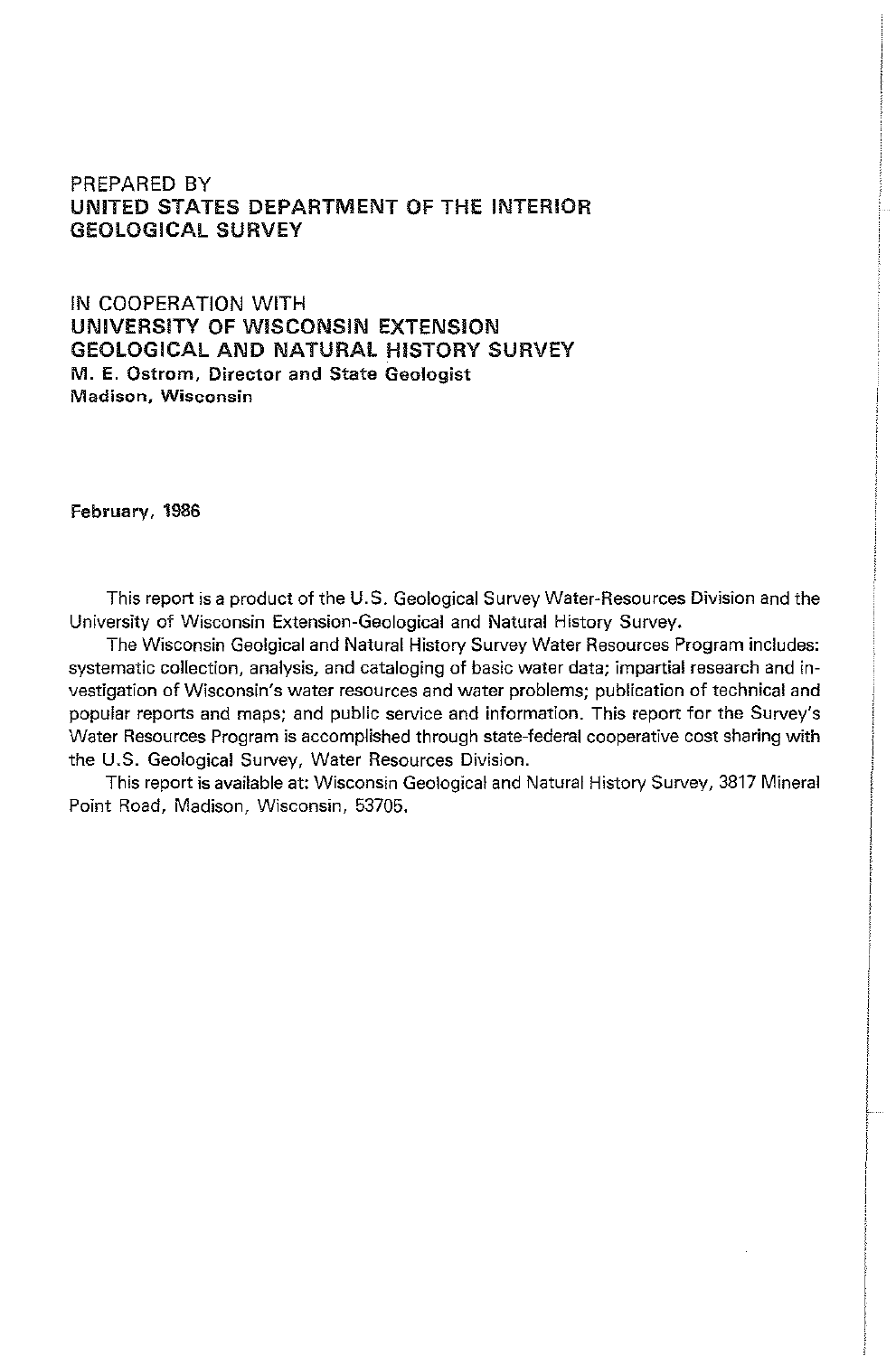## **CONTENTS**

| Page |
|------|
|      |
|      |
|      |
|      |
|      |
|      |
|      |
|      |
|      |
|      |
|      |
|      |
|      |
|      |
|      |
|      |
|      |
| 10   |
|      |
|      |
|      |

# ILLUSTRATIONS

|       | Figure 1. Map showing the location of observation            | Page |
|-------|--------------------------------------------------------------|------|
|       |                                                              |      |
| 2.    | Figure showing effect of water-level changes on (a)          |      |
|       |                                                              |      |
| З.    |                                                              |      |
| 4.    |                                                              |      |
| 5.    | Figure showing relation of shallow and deep water            |      |
|       | levels in the Milwaukee-Waukesha area of Wisconsin7          |      |
| 6.    |                                                              |      |
| 7-11. | Hydrographs showing:                                         |      |
| 7.    | Relation of water level in well Pr-6 to monthly              |      |
|       |                                                              |      |
| 8.    | Variation in daily water level in well Pr-6 and in daily     |      |
|       |                                                              |      |
| 9.    | Relation of annual water level in well Mt-7 to annual        |      |
|       |                                                              |      |
| 10.   | Relation of water level in well Bt-2 to the 3-year           |      |
|       | running mean of monthly precipitation at Danbury,            |      |
|       |                                                              |      |
| 11.   | Relation of ground-waater levels in well Mr-28 to            |      |
|       | cumulative departure from normal precipitation at Eau        |      |
|       |                                                              |      |
| 12.   | Graph showing water-level fluctuation in well Lf-57          |      |
|       | near Shullsburg, Wisconsin, resulting from an earthquake     |      |
|       | centered near the Aleutian Islands, northern Pacific Ocean12 |      |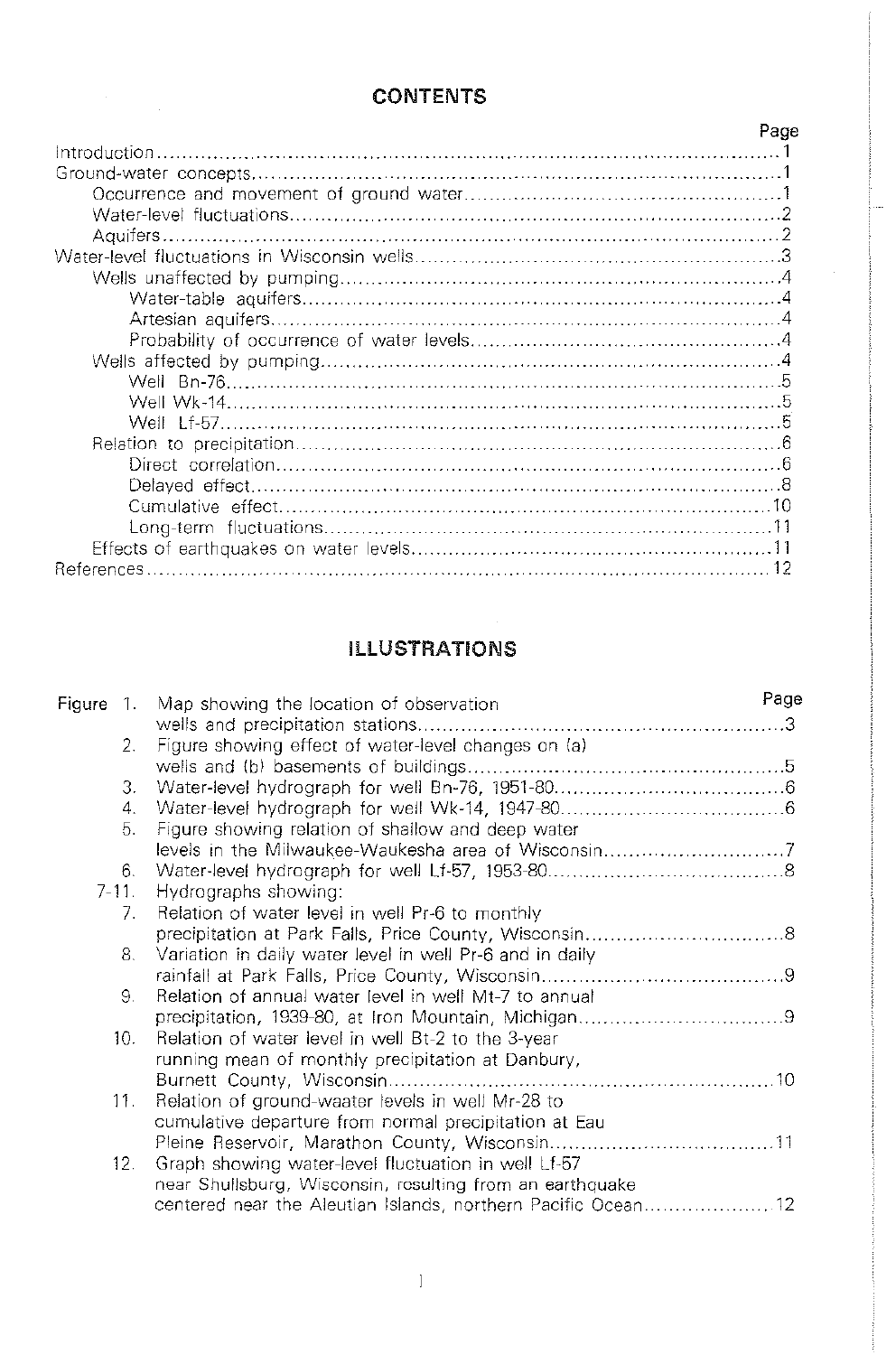## TABLES

|  |                                                        | Page |
|--|--------------------------------------------------------|------|
|  | Table 1. General information and statistical data for  |      |
|  |                                                        |      |
|  | 2. Probability of exceedance of water levels for wells |      |
|  |                                                        |      |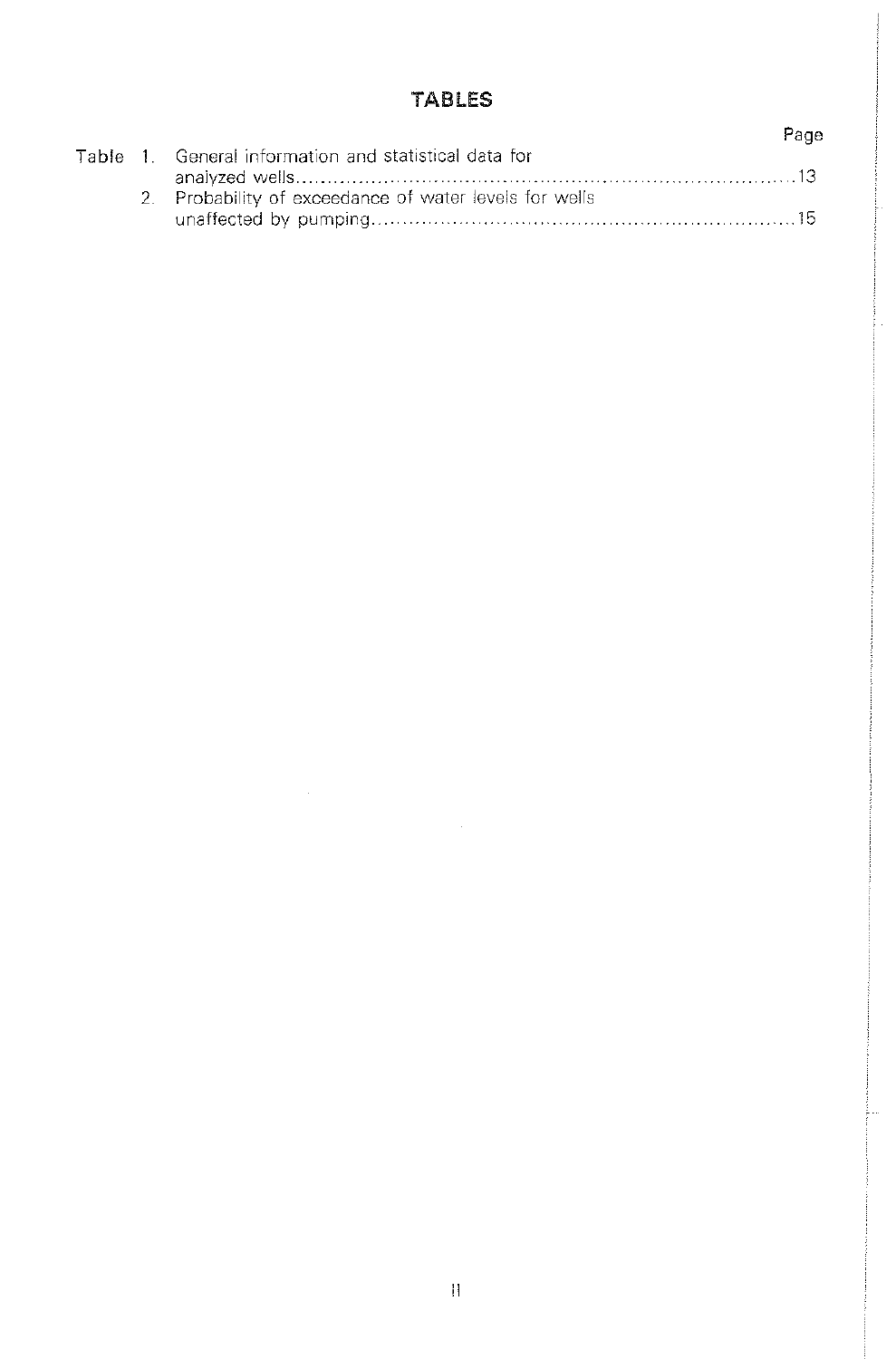# GROUND-WATER FLUCTUATIONS

# IN WISCONSIN

By Gary L. Patterson, U.S. Geological Survey and Alexander Zaporozec, Wisconsin Geological and Natural History Survey

### INTRODUCTION

Ground water is the source of drinking water for more than 60 percent of the residents of Wisconsin. The water is pumped from wells dug or drilled into water-bearing rock.

In 1977, unusually low ground-water levels caused many wells in Wisconsin to go dry, which forced residents to truck water for livestock and personal needs (Zaporozec, 1980). The low groundwater levels resulted in lowered lake levels and dried wetlands. Fires occurred in dried-out peat, and wildlife habitat was affected. In 1973, unusually high ground-water levels caused foundations to collapse and flooded many basements. The high water levels also inhibited farming by inundating fields, and caused excessive slumping and bluff recession along lakes and streams.

These examples are some of the ways fluctuations in ground-water levels affect the lives of people in Wisconsin. Ground-water fluctuations are related to natural climatic variations and extreme fluctuations can be expected to recur. A better understanding of how much, how often, and why ground-water levels fluctuate can be used to plan new construction and well drilling to minimize problems caused by these fluctuations.

In 1934 and 1935, systematic measurements of ground-water levels were begun in a few wells in southwestern Wisconsin by the Soil Conservation Service, U.S. Department of Agriculture, and in central and northeastern Wisconsin by the Wisconsin Conservation Department (predecessor to the Wisconsin Department of Natural Resources). In 1946, a statewide observation-well network was established by the U.S. Geological Survey in cooperation with the Wisconsin

Geological and Natural History Survey. By the end of 1980, measurements were being made in 200 wells located in 68 of the 72 counties of the State (Zaporozec, 1981). Of these wells, 23 were equipped with continuous recorders, 19 were measured weekly, and 158 were measured monthly. Data from these observation wells were summarized by Erickson and Cotter (1983). Water-level records are available from the U.S. Geological Survey or Wisconsin Geological and Natural History Survey for about 225 wells across the State.

This report summarizes statistical analyses of water-level measurements from 11 of these observation wells. The results of these analyses are discussed in terms of extremes in water levels, and how often high and low water levels might be expected to occur. The relation of water-level fluctuations to precipitation and pumping also is discussed, as is the effect of earthquakes on water levels

This report is intended to provide insight into how and why water levels behave as they do and to provide examples of the kinds of information that can result from systematic water-level measurements. Water-level fluctuations in particular wells are often dependent upon local conditions. Therefore extrapolation of this information to other wells is difficult and is not recommended.

### GROUND-WATER CONCEPTS

**Occurrence and Movement of Ground Water** 

The source of ground water is precipitation. When it rains, or when snow melts, the water takes the following paths: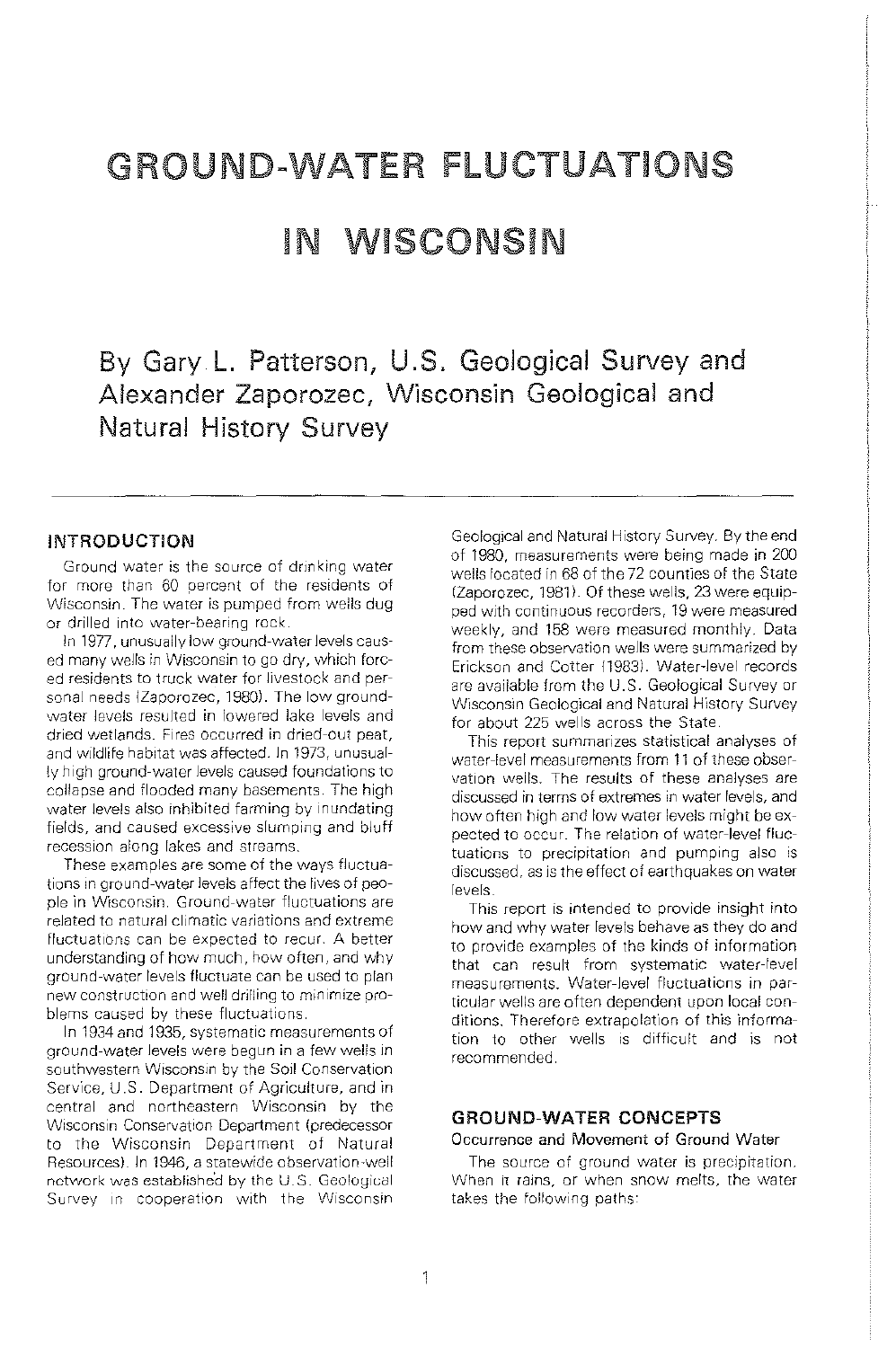**1.** some is taken up by plants and trees, and wets the soil;

2. some runs off the surface and enters streams and lakes;

3. some evaporates;

4. the remaining water percolates downward to the water table and enters the ground water.

**Definition:** PRECIPITATION: The total amount of water received directly from the atmosphere {clouds) in the form of rain, snow, hail, sleet, etc.

A common misconception is that all ground water flows in underground rivers or streams. Although underground streams do exist in Wisconsin, {the stream in Glue Mounds Cave in Dane County, for example) this is not normally true and is, in fact, rare. Instead, ground water fills numerous small openings, such as pores, fractures, and cracks in the rocks.

Ground water is not only stored in rock units but also *moves* laterally toward streams and lakes. Because it is driven by gravity and difference in head (water pressure) ground water tends to flow toward low-lying areas. Most ground water discharges into streams, lakes, or springs within a few miles of where it originally fell to the ground as rain or snow.

Ground water flows slowly compared to streams, with velocities being measured in feet per day or feet per year as compared to feet per second in streams. The ground-water-flow velocity depends upon the character and extent of the openings in the rock units and the difference in head.

#### **Water-Level Fluctuations**

The upper surface of the ground water, the water table, is not at the same depth throughout the State. The water tab!e tends to be nearest the land surface in valleys and wetlands, and deepest beneath hills and ridges. It generally resembles a subdued version of the surface topography.

The altitude of the water table does not remain constant, but fluctuates almost continuously, rising or declining within a relatively short period of time. The rises reflect recharge from precipitation and spring snowmelt, whereas the declines reflect discharge to streams and springs, or withdrawal from wells.

The character of fluctuations in a well depends on several factors, including the amount and intensity of precipitation, proximity to streams or lakes, depth to the water table, vegetation, topography, and the water-transmitting properties of the earth materials near the well.

Water levels vary seasonally in addition to the short-term variations resulting from recharge by rainfall. Water levels rise relatively rapidly in the spring due to recharge from snowmelt and rains. They gradually decline throughout the summer, when uptake by plants and evaporation exceeds precipitation and less water is available for infiltration to the water table. Commonly, a small rise occurs in the fall due to fall rains and a reduction in evapotranspiration. A decline during the winter generally follows when the precipitation is stored on the land surface as snow, and the frozen ground inhibits infiltration.

**Definition:** EVAPOTRANSPIRATION· Water withdrawn from a land area by evaporation from water surfaces and from moist soil, and by plant transpiration

Consecutive years of above or below normal precipitation result in even longer cycles of gradual ground-water level changes, upon which the shortterm fluctuations or seasonal variations may be superimposed.

Pumping of ground water from a well can alter the natural recharge-discharge relations. When ground water is discharged by pumping a well, the water level declines in the area around the well. This lowering is relatively small at most domestic wells, but may be great in areas of heavy municipal pumping.

#### **Aquifers**

An aquifer is a water-saturated rock unit that will yield sufficient quantities of water to wells or springs so that they can be used as practical sources of water supply. There are two main types of aquifers: water table (unconfined) and artesian (confined). The upper surface of a water-table aquifer is the water table itself. At this surface, the water in the pores of the aquifer is at atmospheric pressure as if it were in an open tank. An artesian aquifer is one where the rock unit comprising the aquifer is overlain by a layer of rock with relatively low permeability. Because of this confining layer, the water at the top of the artesian aquifer is under greater than atmospheric pressure.

When a well is dug or drilled into a water-table aquifer, the water in the well will rise to near the level of the water table, because both the aquifer and the well are open to atmospheric pressure. When a well penetrates an impermeable layer into an artesian aquifer, the water in the well will rise to some level above the top of the aquifer because the well is open to atmospheric pressure and the water in the aquifer is at greater-than- atmospheric pressure. The water level in the well then represents the artesian pressure of the aquifer.

Most of Wisconsin's wells obtain water from one of four principal aquifers: the sandstone, Galena-Platteville, Niagara dolomite, and sand-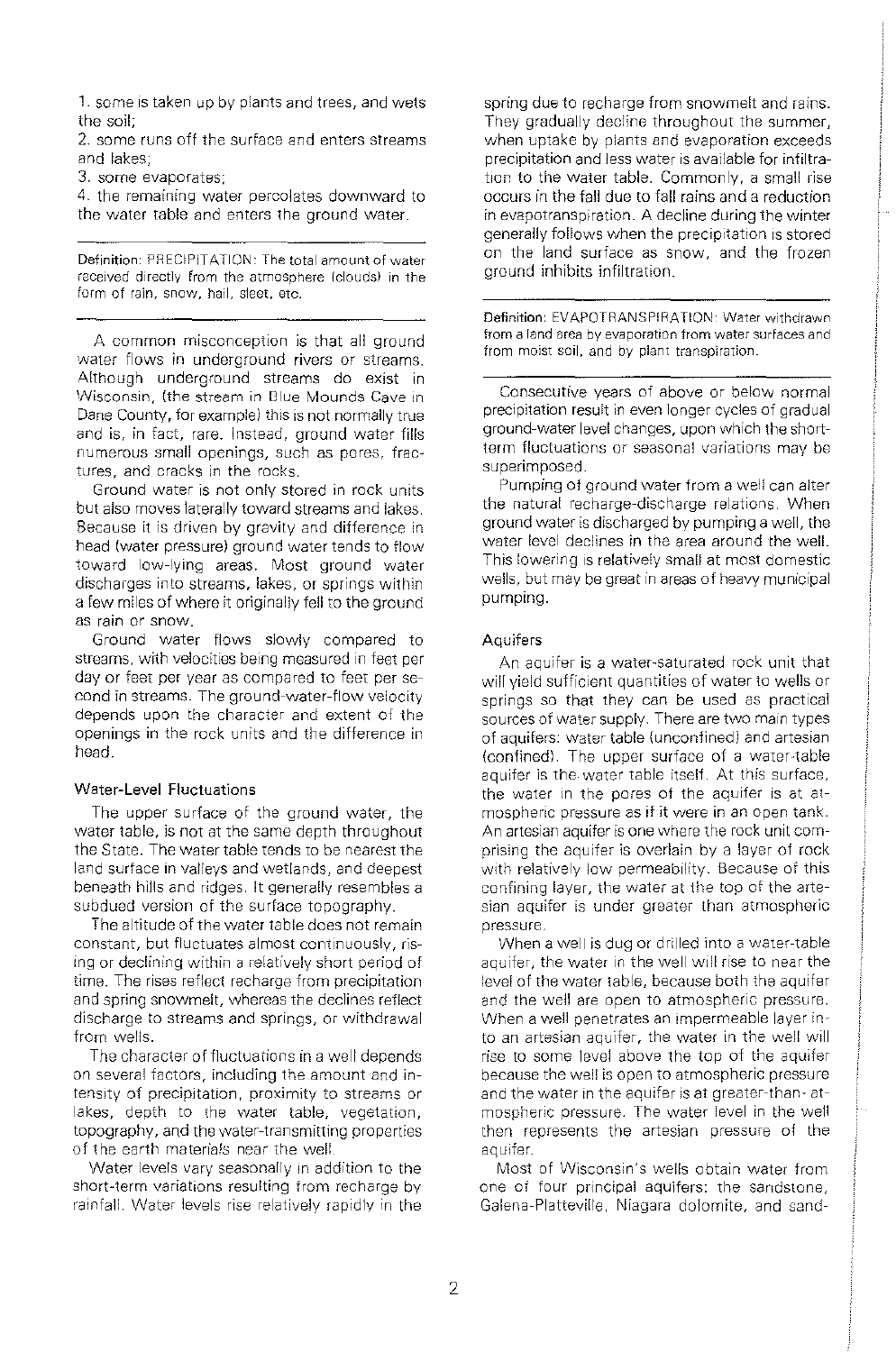

**Figure 1.** Location of observation wells and precipitation stations.

and-gravel aquifers. Water in these aquifers can occur under either water-table or artesian conditions depending on the geologic conditions at that location.

### WATER-LEVEL FLUCTUATIONS IN WISCONSIN WELLS

Water-level records for the 11 wells are discussed in this report. These wells are widely spaced throughout the State (fig. 1), and represent various hydrologic and geologic environments. Eight of these wells are water-table wells, three are in the sandstone aquifer (Br-46, Dn-4, Mo-17), one is in the Galena-Platteville aquifer (Lf-57), and four are in the sand-and-gravel aquifer (Bt-2, Mr-28, Mt-7, Pr-6). Seven of the water-table wells represent natural conditions and one, Lf-57, is affected by pumping. The other three wells are artesian; two are in the sandstone aquifer (Bn-76, Wk-14) and one is in the Niagara dolomite aquifer (Wk-31). One artesian well, Wk-31, represents natural conditions, but the other two, Bn-76 and Wk-14, are affected by pumping.

From 25 to 45 years of water-level measurements are available for each of the 11 wells described in this report. These measurements were supplemented with estimated values when measurements were not made at least monthly. All of the values were then analyzed in terms of their extremes, averages, amplitudes, and other simple statistics. The results of these analyses are summarized in table 1 (p.13-14).

**Definition:** AMPLITUDE: The absolute value of the difference between the lowest and the highest water level, referenced to a specified period of time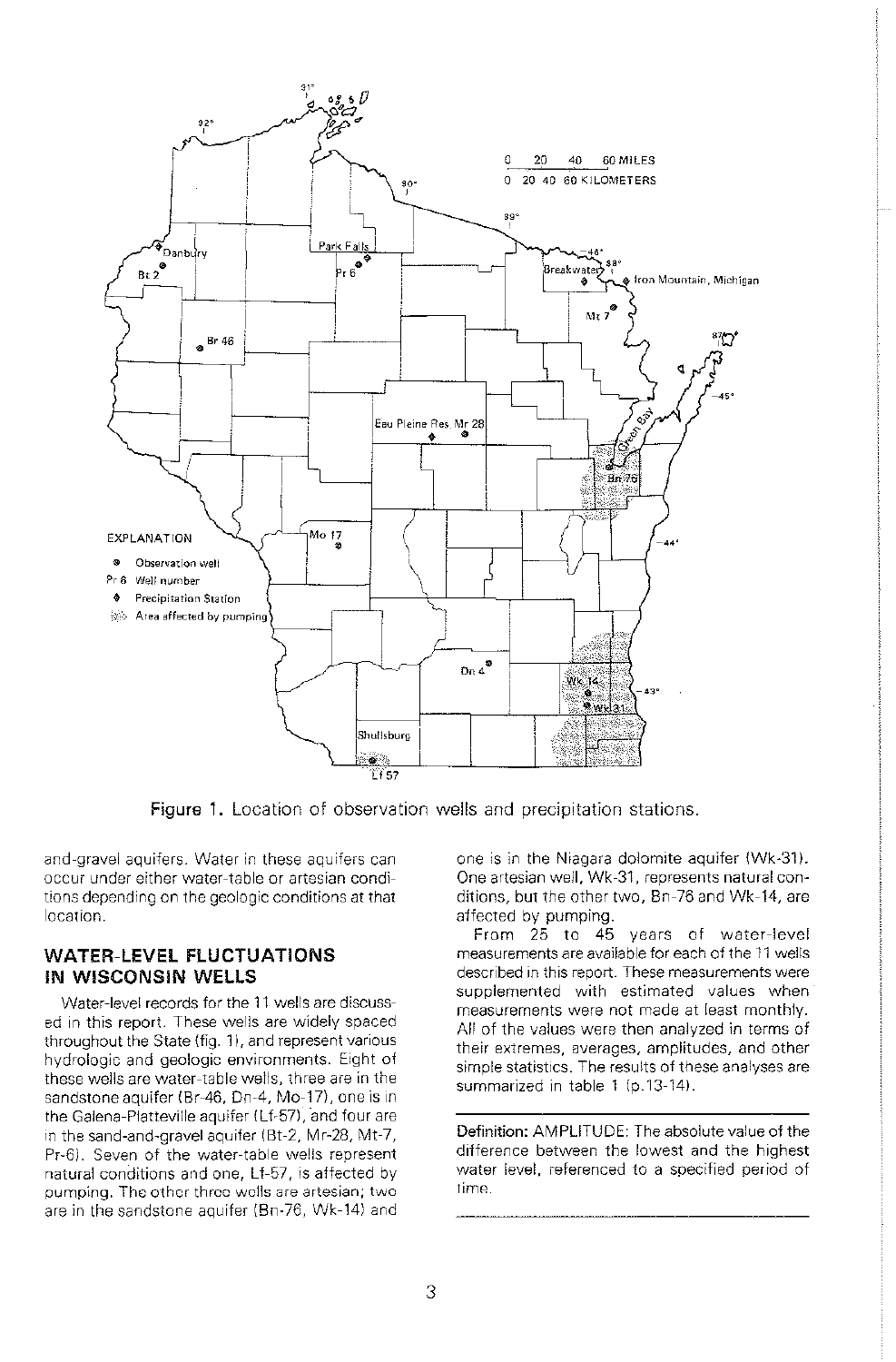#### **Wells Unaffected by Pumping**

#### Water-Table Aquifers

Two general characteristics of water-table aquifers are: **(1)** water levels fluctuate less with greater depth to water, and (2) water levels in recharge areas fluctuate more than those in discharge areas. The average water levels for the seven water-table wells unaffected by pumpage (table 1) range from 2.27 to 44.05 ft below land surface, and the average annual amplitudes range from 0.59 to 6.36 ft. Note that with the exception of Dn-4, the average annual amplitude decreases as the average water level deepens. Excluding Dn-4, the deepest water table is at Bt-2, which has the smallest average annual amplitude of 0.59 ft, while the shallowest water table is at Pr-6, which has the largest average annual amplitude of 2.51 ft. Dn-4, which has a deeper water level than the others, also has the largest annual amplitude. This reflects the second general characteristic because Dn-4 is in a recharge area farther from discharge than the other wells.

The above general characteristics are valid for short-term fluctuations, but the difference between the maximum and minimum recorded levels shows that they are not valid over long periods of time because long-term fluctuations are more dependent upon regional characteristics. Although the average annual amplitudes range from 0.59 to 6.36 ft, the differences between the maximum and minimum recorded levels range from 4.77 to 26.72 ft, and have no relation to depth

#### Artesian Aquifers

The only artesian well unaffected by pumping is Wk-31. The average water level is 132.86 ft and its average annual amplitude is 2.22 ft. Wk-31 is in a recharge area similar to Dn-4 of the watertable group. However, the average annual amplitude is much smaller than that of Dn-4. This may be a reflection of the greater depth to water, but more likely it is evidence of another general characteristic, which is that artesian aquifers often fluctuate less than water-table aquifers.

ll should be noted that although the above general characteristics are valid for most wells, there are exceptions because of the many local environmental factors.

#### Probability of Occurrence of Water Levels

Table 2 (p.15) shows the probability of any given water level being equaled or exceeded in 1 year on eight \ivells unaffected by pumping. Two separate analyses were made, one with the highest and one with the lowest monthly water level of each year for the period of record. Although this iype of analysis does not help predict whether water levels will be high or low in a given year,

it does help estimate the probability of how high or how low water levels may be in either case.

For example, table 2 lists the 10 percent, 5 percent, and 2 percent high and low water levels for well Mr-28. These values indicate if water levels are generally high, there is a 10-percent chance. of the water level rising to within 15.5 ft of the land surface, a 5-percent chance of rising within 14.4 ft below land surface, and a 2-percent chance of rising within 13.2 ft below land surface in any year. Conversely, if the water levels are generally low, there is a 10-percent chance of the water leve! dropping to 24.5 ft or more below land surface, a 5-percent chance of dropping to 25.5 ft or more below land surface, and a 2-percent chance of dropping to 26.4 ft or more below land surface.

This type of information can be used to help plan. well depths and pump settings or building construction. The following examples are shown schematically in figure 2. Suppose a new water well is needed near Mr-28. If the water level is high, say about 15 ft below land surface, the driller may decide to drill 10 feet below the water table and stop. The 25-ft deep well with the pump at the bottom would provide enough water during relatively wet years, but during dry years there is a 10-percent chance that the water level would 'drop to within 6 in. of the well bottom and a 5-percent chance that the well would go dry. This level would not provide enough water for most domestic purposes (fig. 2a).

As a second example, suppose a large office building is planned near Mr- 28, and the site investigation and building plans were made during a dry year when the water table was about 25ft below land surface. The builders, not knowing the range of water-level fluctuations. may construct a basement in the building, perhaps down to 20 ft below land surface. This would be no problem during dry years, but during wet years the water table would rise above the bottom of the basement and could cause flooding or structural damage (fig. 2b).

With information like that provided in table 2, the well driller in the first example would know how deep he had to drill and set the pump for better assurance of a water supply in dry years and the builder in the second example could modify plans so as to set the basement above the water table in wet years.

#### Wells Affected by **Pumping**

Two areas, southeastern Wisconsin and the Green Bay area (fig. 1), provide examples of the effect of heavy municipal pumping on water levels, and one area near Shullsburg in Lafayette County provides an example of the effect of mine dewatering on water levels. Statistical information on wells in each of these areas is shown at the bottom of table 1. These data largely represent the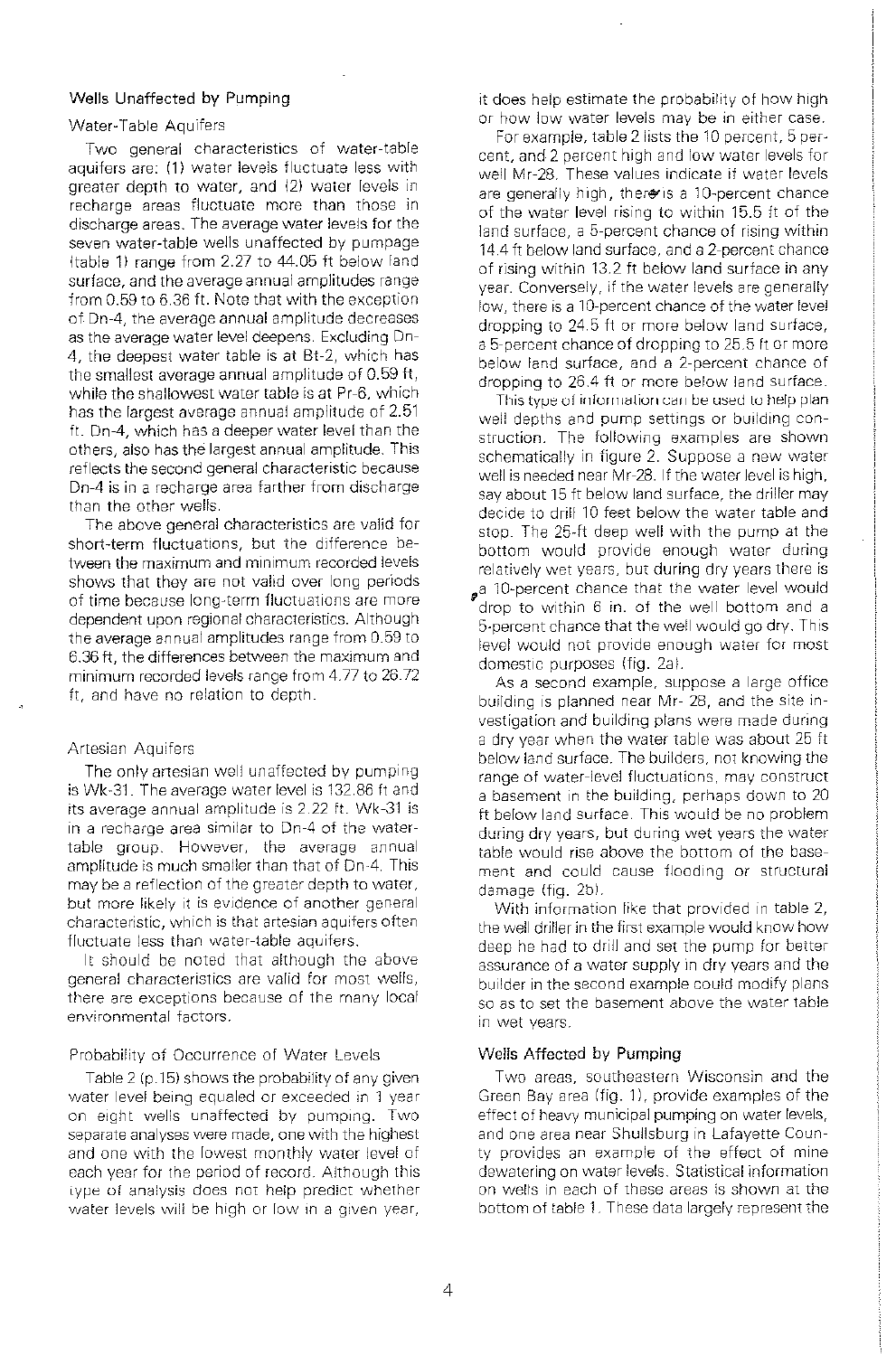

#### **Figure 2.** Effect of water-level changes on (a) wells and (b) basements of buildings

historical pattern of pumping rather than natural fluctuations. The following discussion is based on the water-ievel hydrograph·for each well and the fluctuations are discussed in terms of the pumping history.

#### Well Bn-76

Bn-76 is a well located in the city of Green Bay. Municipal pumping began in the Green Bay-DePere area in the late 1800s when the artesian water level in the sandstone aquifer was reported to be about 95 ft above land surface (Weidman and Schultz, 1915). The water-level hydrograph for Bn-76 (fig. 3) shows that in 1951 the artesian water level had declined to about 215 ft below land surface. This decline resulted from heavy pump· ing of municipal and industrial wells. The hydrograph shows considerable seasonal variation in pumping and precipitation, superimposed on a steady decline until 1957 when it had declined to between 200 and 250 ft below land surface. In 1957, the city of Green Bay converted from a wellwater supply to withdrawal of water from Lake Michigan. Termination of this large withdraw! of ground water resulted in a rapid rise in water level !fig. 3). By 1961, the water level in Bn-76 had recovered to about 50ft below land surface. Since 1961, there has been a gradual decline, due to increased pumping from nearby industrial ond municipal wells.

#### Well Wk-14

Wk-14 is a well located in the city of Waukesha. Pumping from the sandstone aquifer in the area began in the late 1800s. In 1915, the reported artesian water level in the sandstone aquifer was at or within 40 ft of land surface (Weidman and Schultz, 1915, p. 611). The hydrograph for Wk-14 (fig. 4) shows that in 1947 the water level had dropped to about 260ft below land surface. This drop resulted from a regional lowering of water levels in the sandstone aquifer caused by pumping in the Waukesha-Milwaukee area. This pumping has continued to the present and, as shown on the hydrograph, has resulted in a continued decline of water levels. The 1980 water level in Wk-14 was between 450 and 475 ft below land surface. The average rate of decline at this well has been about. 6ft per year.

Although pumping from the sandstone aquifer has affected an area of more than 40 mi<sup>2</sup> around Milwaukee and Waukesha, water levels in the overlying Niagara dolomite aquifer have not been affected.

The stratigraphic relation between the Niagara dolomite and sandstone aquifers is shown schematically in figure 5. The two aquifers are separated by a confining formation called the Maquoketa Shale. Wk-14 is drilled into the sandstone aquifer, and Wk-31 is drilled only into the Niagara dolomite aquifer. The hydrographs of the two wells show the steady water-level decline in the sandstone, whereas the water level in the dolomite shows no decline and has fluctuated naturally.

#### Well Lf-57

Well Lf-57, located near Shullsburg in Lafayette County within the lead-zinc mining district of southwestern Wisconsin, shows the effect of different rates of mine dewatering. Before 1950 when pumping began, water levels in the area were reported as being 60 to 70 ft below land surface (Weidman and Schultz, 1915). The hydrograph for Lf-57 (fig. 6l begins in 1952 and shows a gradual decline in water level from about 65 ft to about 95ft below land surface in late 1957. In 1958, leadzinc production was stopped in the nearest mine and enlargement of the shaft was begun. Pumping was increased to allow grouting of the walls of the enlarged shaft. This increased pumping rate is reflected on the hydrograph by a sharp drop in water level between late 1957 and late 1959 to about 130 ft below land surface.

In late 1959, the enlargement of the shaft was completed and production was resumed. Pumping was decreased, which is reflected on the hydrograph by a sharp increase in water levei until mid-1960. Between mid-1960 and 1968, the hydrograph reflects minor variations in pumping rate, while ore production was continued. Mining stopped in the mine nearest to Lf-57 in 1968 but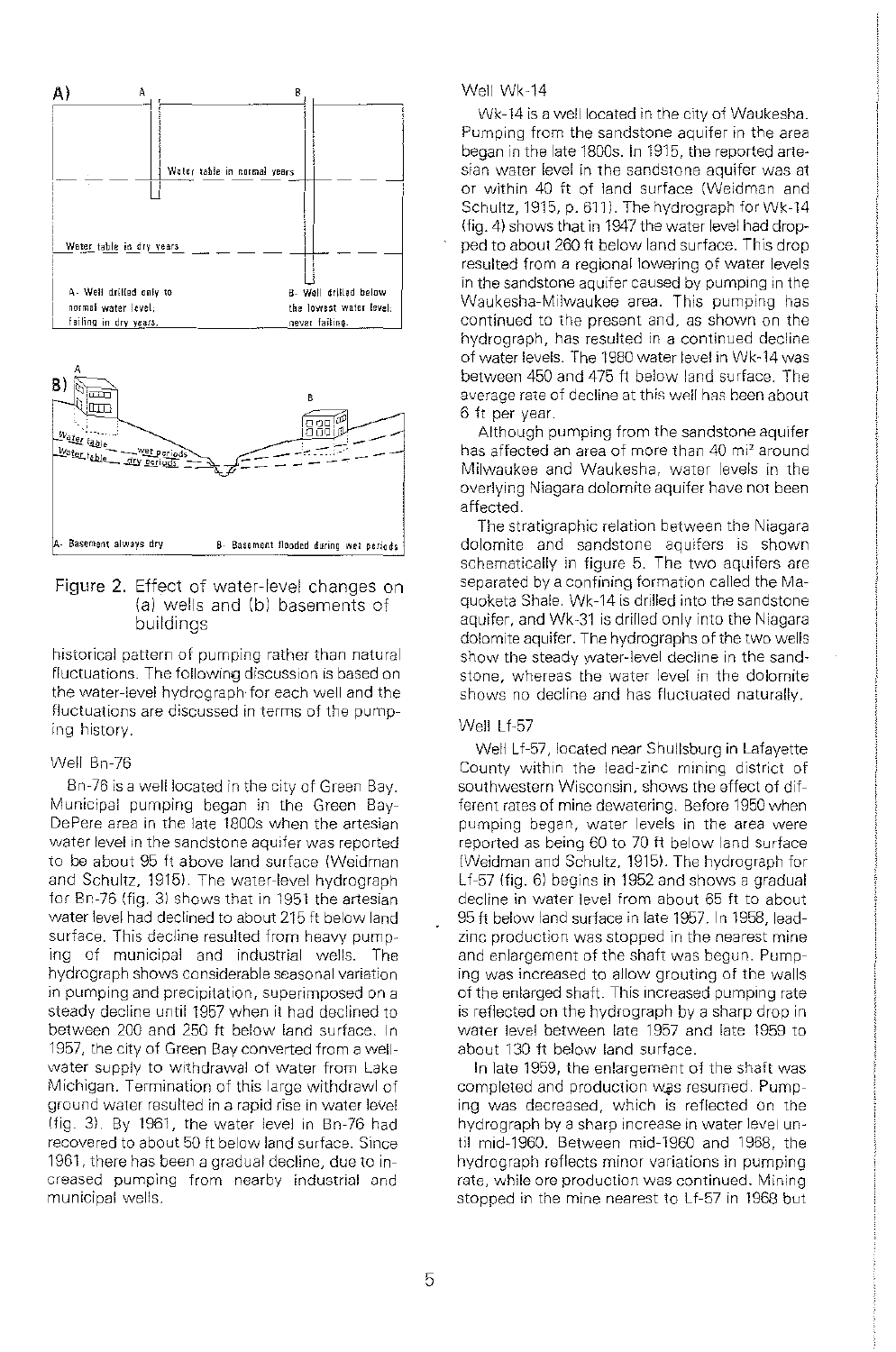

Figure 4. Water-level hydrograph for well Wk-14, 1947-80.

pumping was continued at a slower rate to keep other nearby shafts dry. In 1979, all mining in the area stopped, ail pumping stopped, and water levels began to recover.

#### Relation to Precipitation

Ground water responds to precipitation much like a stream or lake, but because the rate of downward percolation is very slow, the groundwater response is slower and is not as pronounced as that of a stream. The response, measured as a rise in ground~water level, may occur within a few hours or days, or after a longer period of time. The intensity, duration, and distribution of individual rains and seasonal and long-term climatic variations are all reflected in water-level fluctuations.

Unlike precipitation, which can change from low amounts one year to high amounts the next, or vice versa, the change from low-to-high or highto-low ground-water levels is usually gradual. Minimal water levels rarely occur immediately after maximum levels and vice versa. A number of years may intervene with moderately low or moderately high levels in between.

Even though the relationship between groundwater level and precipitation is shown here on only a few examples, it generally applies to wells throughout the State.

#### Direct Correlation

The direct relationship between precipitation and ground-water level can be observed on watertable wells in low-lying areas, where the water table is shallow and the response time is short. This relationship is demonstrated by a comparison of the hydrograph for shallow well Pr-6 with the precipitation record at nearby Park Falls, Price County (fig. 7).

The hydrograph shows how the month-tomonth variations of rainfall are reflected by the well record. Ground water usually achieves its highest level in the spring as a result of melting snow and rains. Other high levels coincide with rainfall in summer and autumn. No long-term changes of water level are apparent from the hydrograph, although there is a slightly increasing trend since 1949. The ground-water level fluctuates within 6 ft from the land surface and the water level was nearly the same in 1980 as it was 40 years ago.

An analysis of a single year's hydrograph for the same well shows close correlation between daily water-level changes and individual rains (fig. 8). Figure 8 also shows the effect of other factors influencing the infiltration of water. The effect of spring snowmelt is reflected by the continued rise in water level during times of no precipitation. The combined effect of evapotranspiration and lack of soil moisture in the summer is reflected by the general decline in water level despite rainfall and by the lack of water-level increase during small storms which only saturate the soil but which are insufficient to recharge the ground water.

A general explanation of the hydrograph in figure 8 follows. necharge from melting snow and spring rains is followed by a rapid rise in the water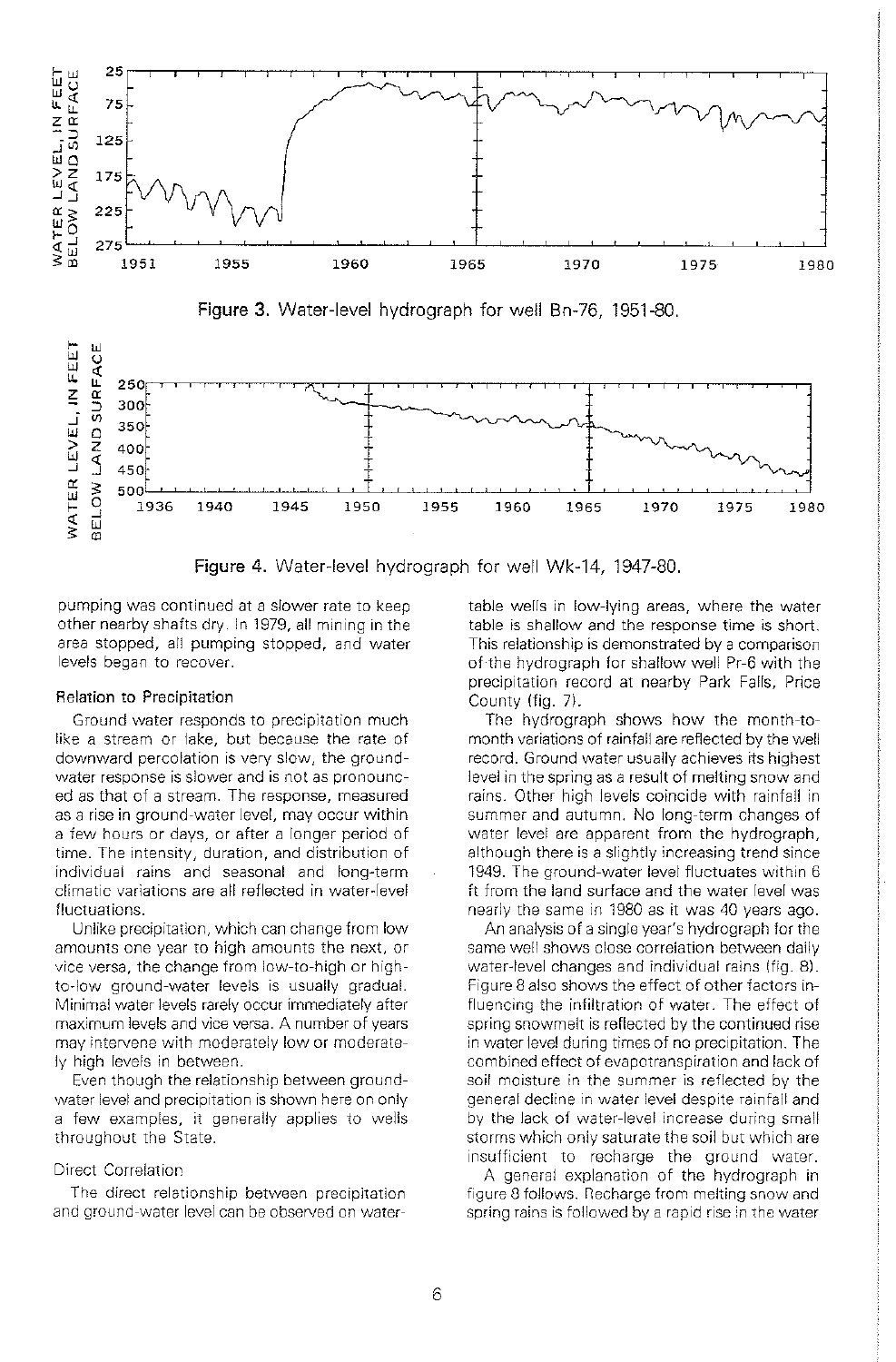

Figure 5. Relation of shallow and deep water levels in Milwaukee-Waukesha area of Wisconsin.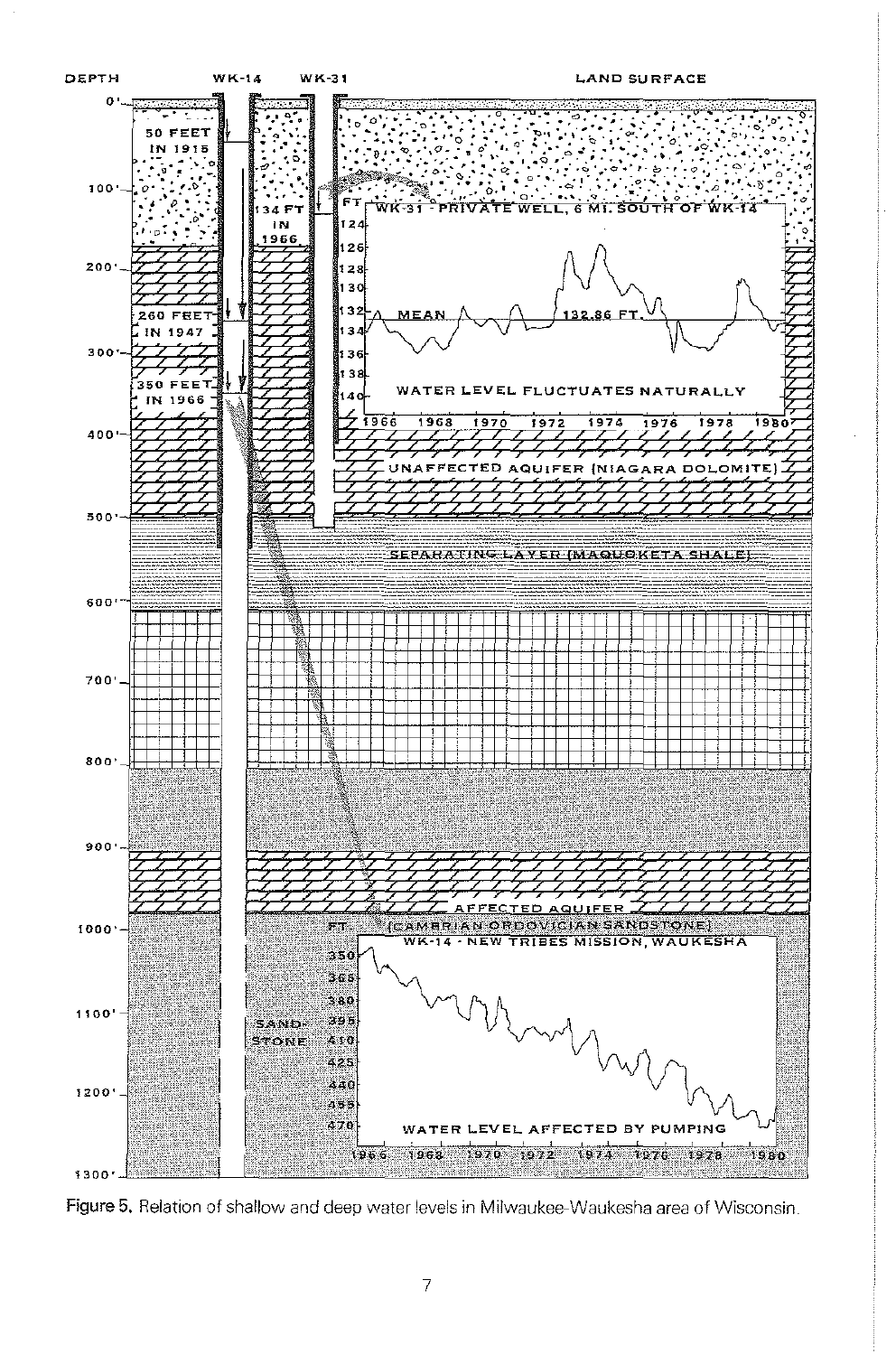level in March and April. The water table rises immediately during periods of water surplus in the spring when evapotranspiration is low and the soil is adequately saturated. During summer, the water level goes through several cycles of decline and rise. The water level falls during the growing season, when evapotranspiration is high and light rains mainly replenish depleted soil moisture. Immediate peaks in water level are produced only by heavy rains (over 1.5 in.). Smaller rains are followed by a rise in water level after 1 or 2 days. After the end of the growing season, when evapotranspiration is low again, the autumn rains replenish ground water. During winter the ground is frozen, reducing or preventing direct recharge, and the water level declines because of discharge to streams and wells.

Delayed Effect

Water levels in wells respond to recharge by precipitation after certain periods of time which can be estimated from detailed hydrographs. The hydrograph of well Mt-7 (fig. 9), finished in Pleistocene sand-and-gravel aquifer at Pembine, Marinette County, demonstrates these time lags.

To express the effects of preceding-year precipitation on water levels, annual precipitation was calculated for the calendar year and annual water level for the water year (October to September}, and the precipitation time scale was shifted 1 year ahead. The water year is designated by the year in which it ends so the months of October through December overlap on the graphs.

The precipitation peaks are generally followed by peaks in water levels in the following water



Figure 6. Water-level hydrograph for well Lf-57, 1953-80.



Figure 7. Relation of water level in well Pr-6 to monthly precipitation at Park Falls, Price County, Wisconsin.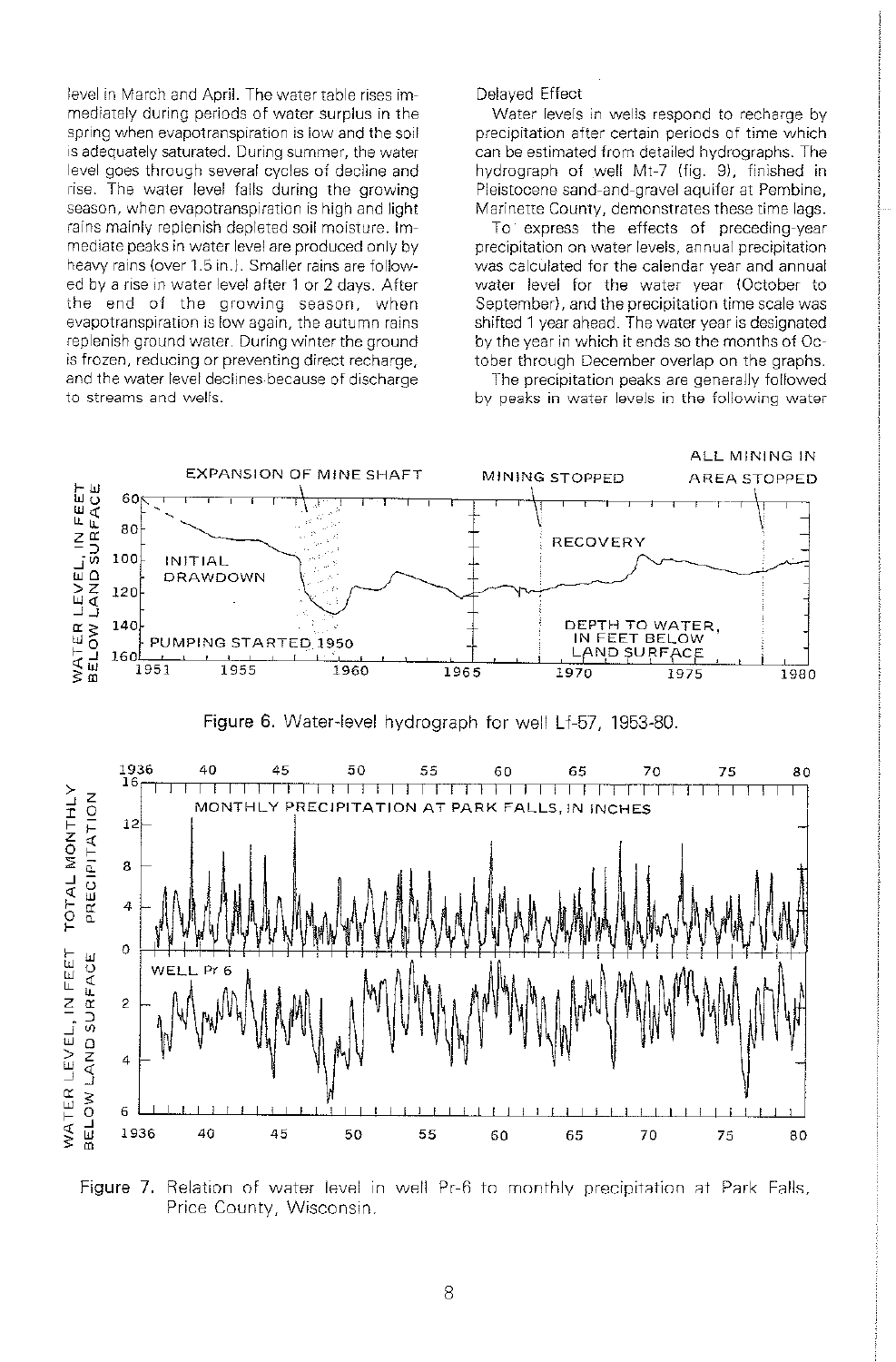year, with the exception of 1942 when both peaks occurred in the same year. The low levels follow the below-normal precipitation after a longer period of time because the discharge of the aquifer occurs much more evenly than the recharge. This is caused by the regulating effect of storage in the



Figure 9. Relation of annual water level in well Mt-7 to annual precipitation, 1939-80, at Iron Mountain, Michigan.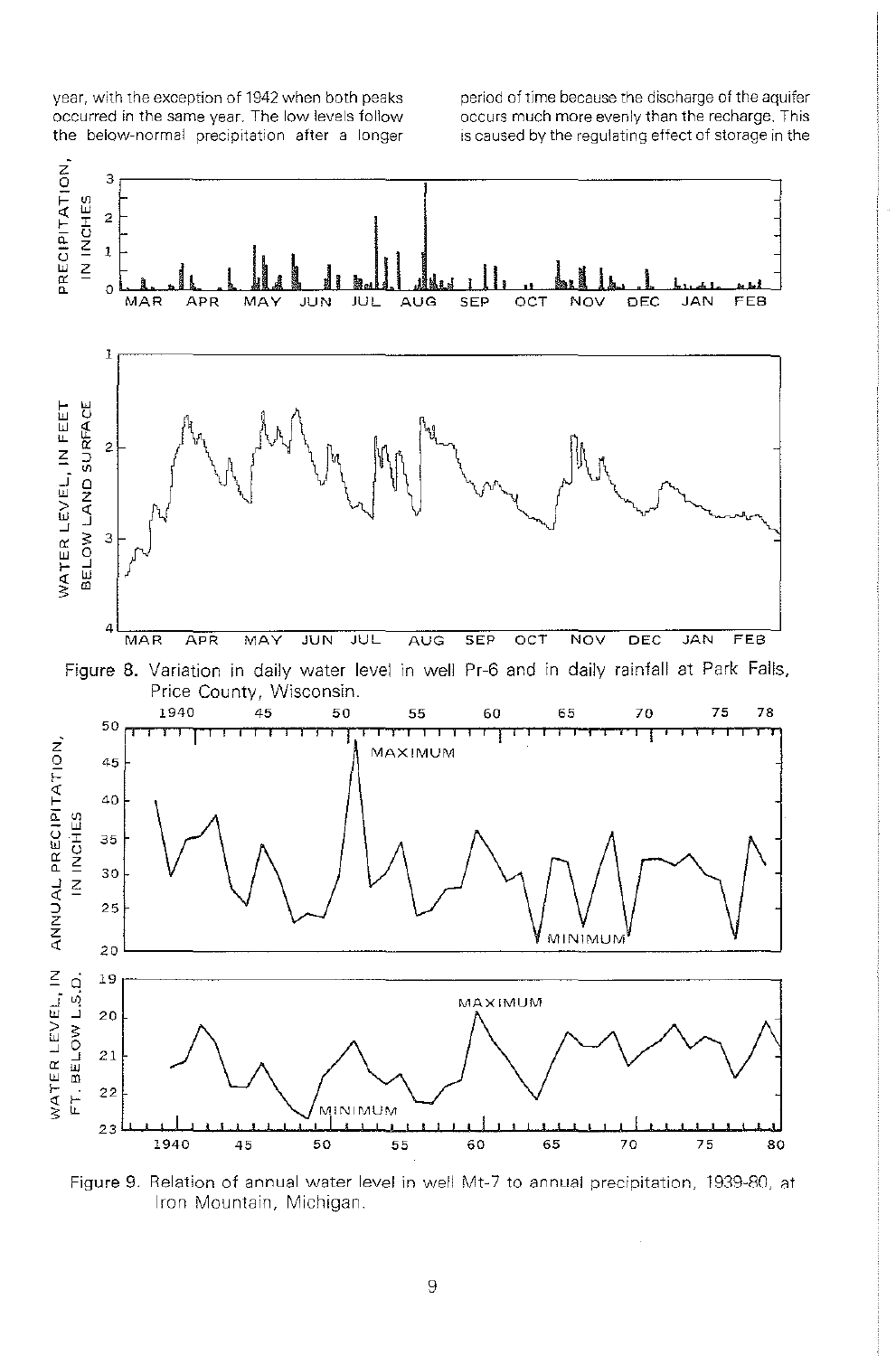aquifer which spreads the ground-water discharge over time, while ground-water recharge is more concentrated.

Most of the wells discussed in this report (Br-46, Dn-4, Mo-17, and Wk- 31) have delayed effects and fluctuate much like Mt-7. High levels occur most frequently in May or June, and low levels from January to March.

#### Cumulative Effect

Water levels in some wells, such as Lf-57 and Bt-2, fluctuate little and gradually change over long periods of time resulting from the cumulative effect of precipitation over several years.

In contrast to other wells previously described, the water level in well Bt-2 (fig. 10) located at Webster, Burnett County, and finished in Pleistocene sand (the sand-and-gravel aquifer}, is relatively stable {average annual amplitude is 0.6 ft). It has few seasonal variations, caused only by exceptionally heavy rains, but fluctuates in response to the long-term changes in precipitation. The hydrograph of this well closely correlates with the 3-year running mean of monthly precipitation. Water-level changes are delayed several months to more than a year because water must percolate about 34 ft to reach the water table.

Definition: 3-YEAR RUNNING MEAN: A mean value calculated by averaging the value of the current month and the values of the preceeding 35 months

The hydrograph of well Bt-2 indicates that over extended time natural changes are in balance. Following a prolonged drought in the 1930s, the ground-water level declined to a record low in 1938 and continued at low levels until 1941. Other less severe droughts caused similar declines ot groundwater level in 1949-52, 1963-66, and 1978. These declines did not seriously deplete the ground water. The maximum range in fluctuation was less than 7 ft, and the declines were followed by significant rises in 1946-47, 1954-58, and 1973-76.



Figure 10. Relation of water level in well Bt-2 to the 3-year running mean of monthly precipitation at Danbury, Burnett County, Wisconsin.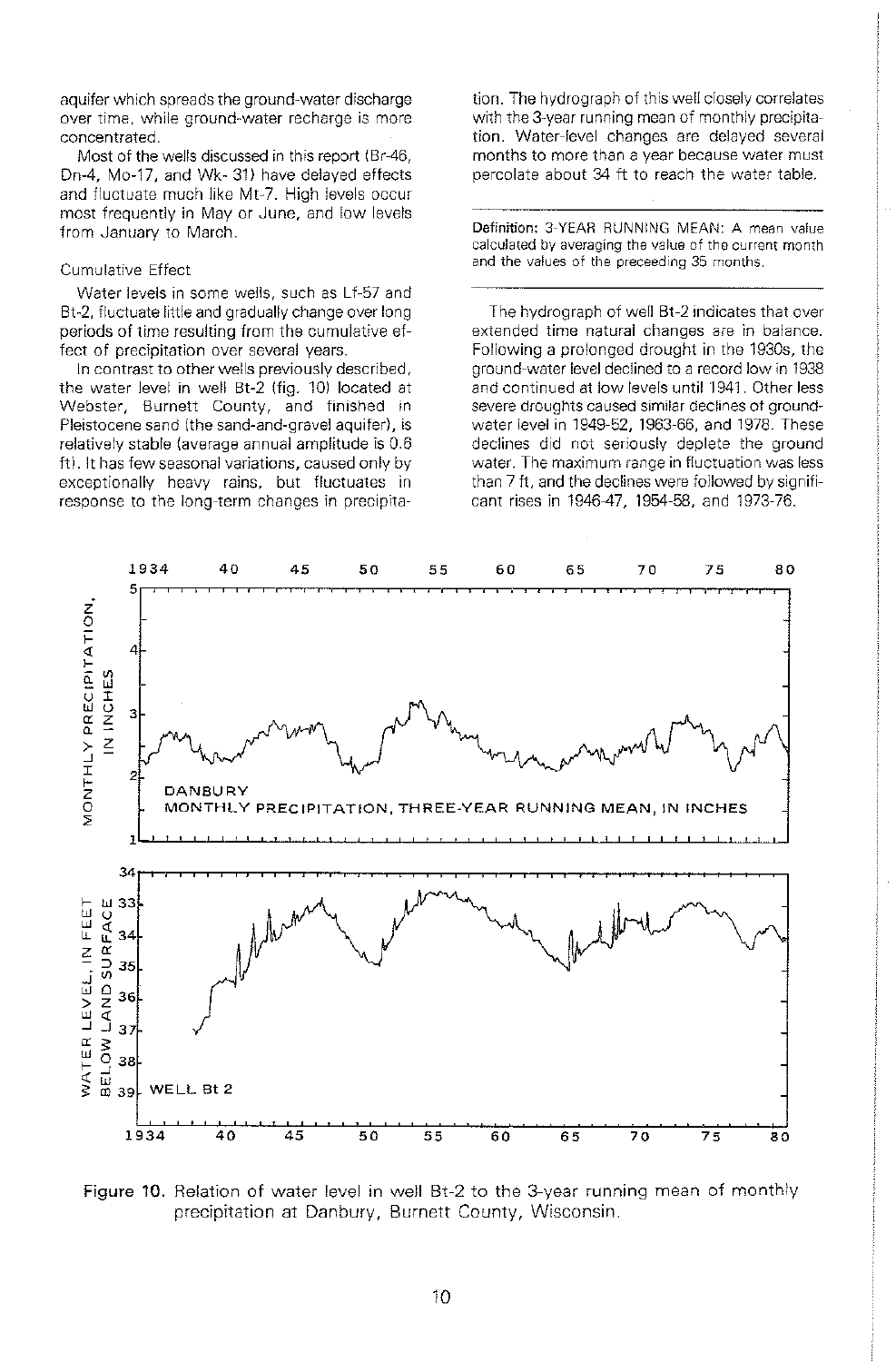#### Long-Term Fluctuations

Hydrographs such as the one for Bt-2 (fig. 10) reveal somewhat regular fluctuations several years in length that can be used to estimate long-term trends of water levels. The long-term water-level fluctuations result from long-term climatic fluctuations as shown by correlation of the hydrograph of well Mr-28 with the cumulative departure from normal precipitation (fig. 11). By establishing the correlation of the water-level curve with the cumulative-departure curve, it is possible to estimate the trends in water levels on Mr- 28 for periods without observations, such as prior to 1945. The cumulative-departure curve at Eau Pleine Reservoir indicates that a substantial peak in water levels also occurred in 1944.

Long-term declines in water level resulted from long periods of below-normal precipitation (1946-50, 1955-58, and 1973-77). Long-term rises resulted from periods of above-normal precipitation (1959-61 and 1968-72). These same long-term fluctuations can be seen in hydrographs for wells throughout the State.

Definition: CUMULATIVE DEPARTURE: D1fference between measured rainfall and average value for a selected period of time, summed (or accumulated) for the entire period of record

The records indicate that since 1934, when water-level measurements in Wisconsin began, there have been five distinct periods of belowaverage water levels: 1935-38, 1948-50, 1957-59, 1963-65, and 1977-78. The periods of aboveaverage water levels include: 1942-44, 1960-62, 1971-76, and the recent period 1979-81. The occurrence and extent of these periods differ, of course, dependent on local precipitation. The intervals between dry or wet years range from 5 to 13 years.

#### Effects of Earthquakes on Water Levels

Observations in different parts of the world have revealed that shock waves generated by earthquakes can induce water-level fluctuations in dis-



Figure 11. Relation of ground-water levels in well Mr-28 to cumulative departure from normal precipitation at Eau Pleine Reservoir, Marathon County, Wisconsin.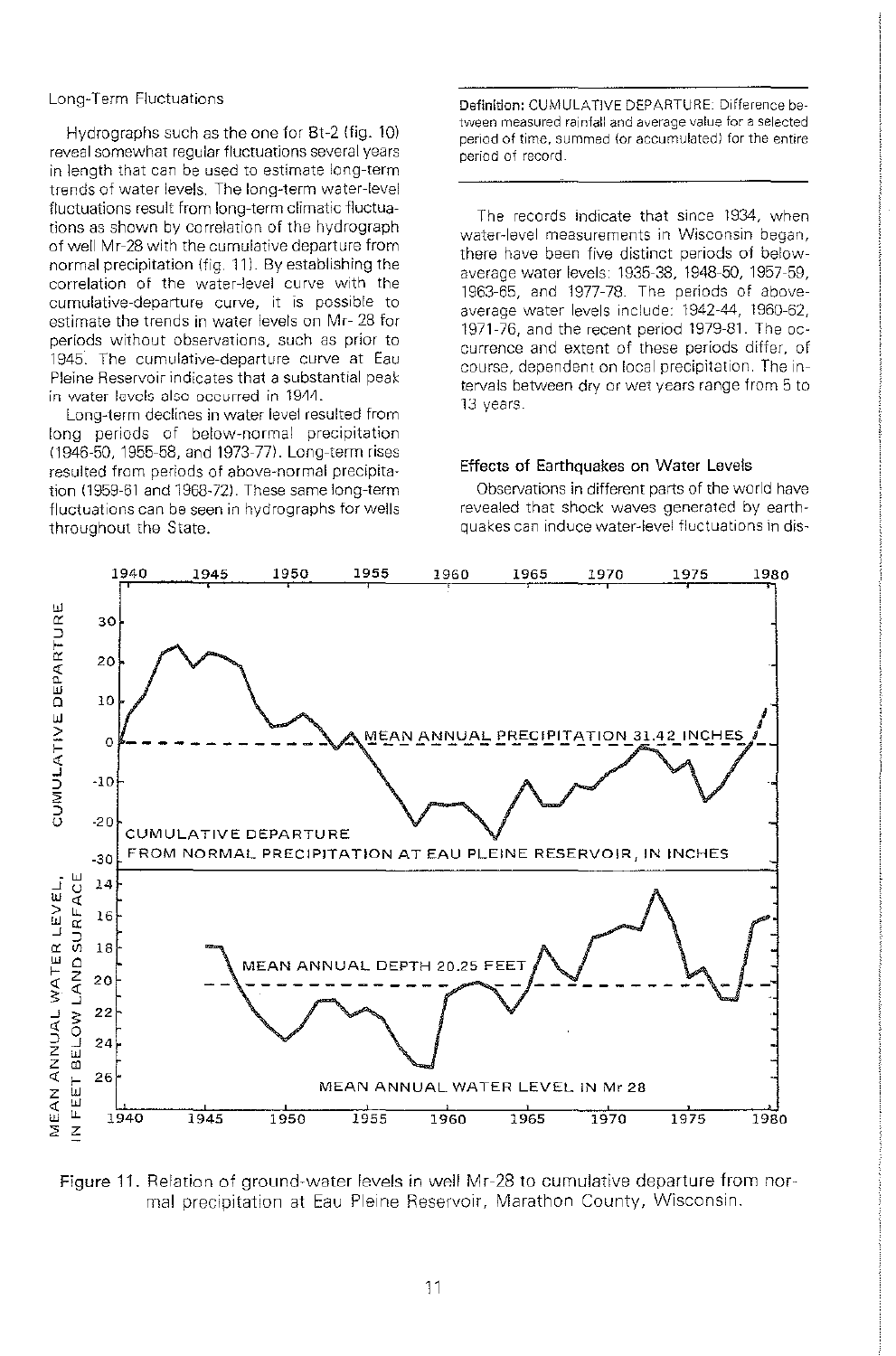

**Figure 12.** Water level fluctuation in well Lf-57 near Shullsburg, Wisconsin, resulting from an earthquake centered near the Aleutian Islands, northern Pacific Ocean.

tant wells. Some of these waves travel at speeds of approximately 120 mi/min so that fluctuations may appear after little more than 1 hour, even from the most distant earthquake centers. Water levels in some artesian aquifers are very sensitive and react to the passage of shock waves even though the waves may not be detectable on the land surface. Because the water level in well Lf·57 usually fluctuates gradually without rapid short-term variations, it clearly exhibits the phenomenon of shock-wave fluctuations. A good example is furnished by the water-level record from February 2, 1975 (fig. 12), when an earthquake centered near the Aleutian Islands, some 4,000 mi from the well, produced an abrupt fluctuation of 0.83 ft as the waves passed through the area. The effect of the shock lasted more than 1 hour, with the maximum disturbance to the water level lasting about 17 minutes. Similar fluctuations in well Lf-57 and other Wisconsin wells have been produced by other large earthquakes.

#### **REFERENCES**

- Erickson, R. M., and Cotter, R. D., 1983, Trends in ground-water levels in Wisconsin through 1981: Wisconsin Geological and Natural History Survey Information Circular 43,139 p.
- Weidman, S., and Schultz, A. R., 1915, The underground and surface water supplies of Wisconsin: Wisconsin Geological and Natural History Survey Bulletin No. 35, 664 p.
- Zaporozec, A., 1980, Drought and ground-water levels in northern Wisconsin: Wisconsin Geological and Natural History Survey, Geoscience Wisconsin, v. 5, 92 p.
	- 1981, Ground-water levels in Wisconsin, annual summary 1980: Wisconsin Geological and Natural History Survey, 4 p.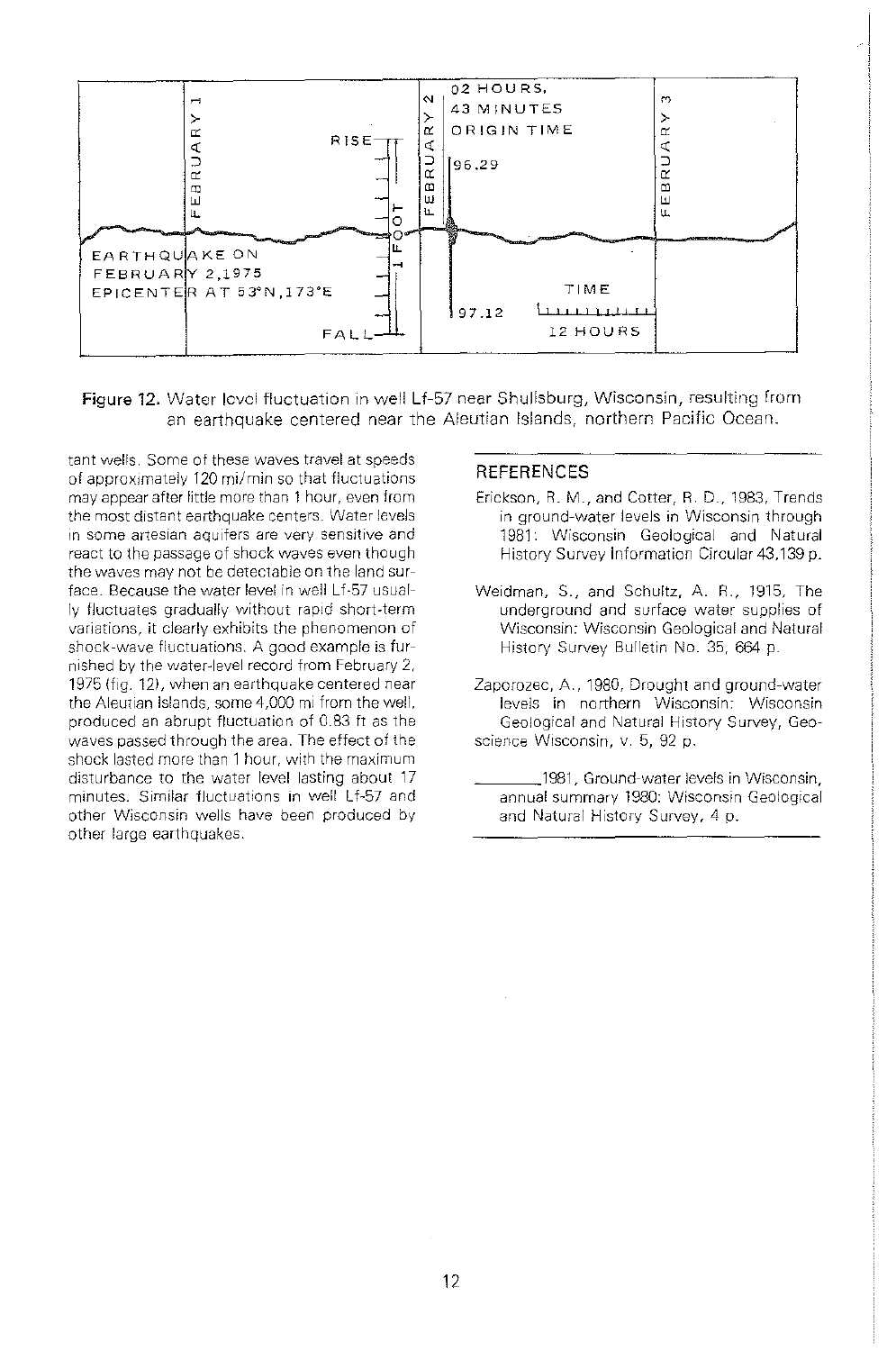|                             |                                   |                                     |                          |            |                                            | Average water levels (feet below land surface) |                                 |                            |                                               |                                                |                                              |                                               |
|-----------------------------|-----------------------------------|-------------------------------------|--------------------------|------------|--------------------------------------------|------------------------------------------------|---------------------------------|----------------------------|-----------------------------------------------|------------------------------------------------|----------------------------------------------|-----------------------------------------------|
|                             | County name<br>and<br>well number |                                     | Acuifer pame<br>and type |            | Well depth<br>(feet below<br>land surface) | General<br>topography                          | First<br>year of<br>measurement | For<br>period<br>of record | Loyest<br>annual and<br>year of<br>occurrence | Highest<br>annual and<br>year of<br>occurrence | Lowest monthly<br>and month of<br>occurrence | Highest monthly<br>and month of<br>occurrence |
|                             | Barron<br>$Br-46$                 | Sandstone<br>(water table)          | 65                       | Flat       | 1957                                       | 31.37                                          | 35.15<br>1959                   | 22.25<br>1980              | 35.45<br>May 1959                             | 26.44<br>Aug. 1979                             |                                              |                                               |
|                             | Burnett<br>$Bt-2$                 | Sand and gravel<br>(water table)    | 46                       | Flat       | 1938                                       | 33,86                                          | 36.85<br>1938                   | 32.60<br>1955              | 37.13<br>Mar. 1938                            | 32.51<br>May 1954                              |                                              |                                               |
| Wells unaffected by pumping | Dane<br>$Dn-4$                    | Sandstone<br>(water table)          | 70                       | Hillside   | 1947                                       | 44.05                                          | 51.57<br>1964                   | 36.60<br>1979              | 53.14<br>Feb. 1965                            | 29.24<br>May 1974                              |                                              |                                               |
|                             | Marathon<br>$Mr-28$               | Sand and gravel<br>(water table)    | 27                       | Flat       | 1945                                       | 20.15                                          | 25,40<br>1959                   | 14.38<br>1973              | 26.04<br>Mar. 1959                            | 12.77<br>July 1973                             |                                              |                                               |
|                             | Marinette<br>$Mt-7$               | Sand and gravel<br>(water table)    | 33                       | Flat       | 1940                                       | 21.17                                          | 22.58<br>1948                   | 19.72<br>1960              | 23.19<br>Oct. 1948                            | 18.43<br>June 1960                             |                                              |                                               |
|                             | Monroe<br>$M_0-17$                | Sands tone<br>(water table)         | 192                      | Flat       | 1951                                       | 4.38                                           | 6.39<br>1977                    | 2.64<br>1973               | 7.61<br>Feb. 1977                             | 91.<br>Nay 1973                                |                                              |                                               |
|                             | Price<br>$Pr-6$                   | Sand and gravel<br>(water ta51e)    | 12.5                     | Vlat       | 1938                                       | 2.27                                           | 3.95<br>1949                    | 1.30<br>1960               | 5.55<br>Oct. 1948                             | .29<br>Apr. 1960                               |                                              |                                               |
|                             | Waukesha<br>$Wk - 31$             | Niagara dolomite<br>(artesian)      | $\frac{27}{508}$         | Hilltop    | 1948                                       | 132.86                                         | 137.25<br>1958                  | 128.23<br>1974             | 137.99<br>Feb. 1959                           | 126.57<br>May 1974                             |                                              |                                               |
|                             | Brown<br>$Bn-76$                  | Sandstone<br>(artesian)             | $\frac{27}{500}$         | Flat       | 1951                                       | 103.20                                         | 230.53<br>1955                  | 45.13<br>1961              | 248.97<br>Aug. 1955                           | 41.24<br>May 1961                              |                                              |                                               |
| gurdumd                     | Lafavette<br>$Lt-57$              | Galena-Platteville<br>(water table) | $\frac{2}{ }$ 16<br>265  | Undulating | 1953                                       | 105.18                                         | 129.36<br>1959                  | 78.99<br>1953              | 130.81<br>Oct. 1959                           | 75.76<br>Jan. 1953                             |                                              |                                               |
| à                           | Waukesha<br>$W - 14$              | Sandstone<br>$(\arctes1an)$         | $\frac{27}{1,300}$       | Hilltop    | 1947                                       | 358.48                                         | 455.15<br>1980                  | 264.92<br>1947             | 467.06<br>July 1980                           | 254.45<br>May 1947                             |                                              |                                               |

Table 1. General information and statistical data for analyzed wells.

Wells affected<br>by numping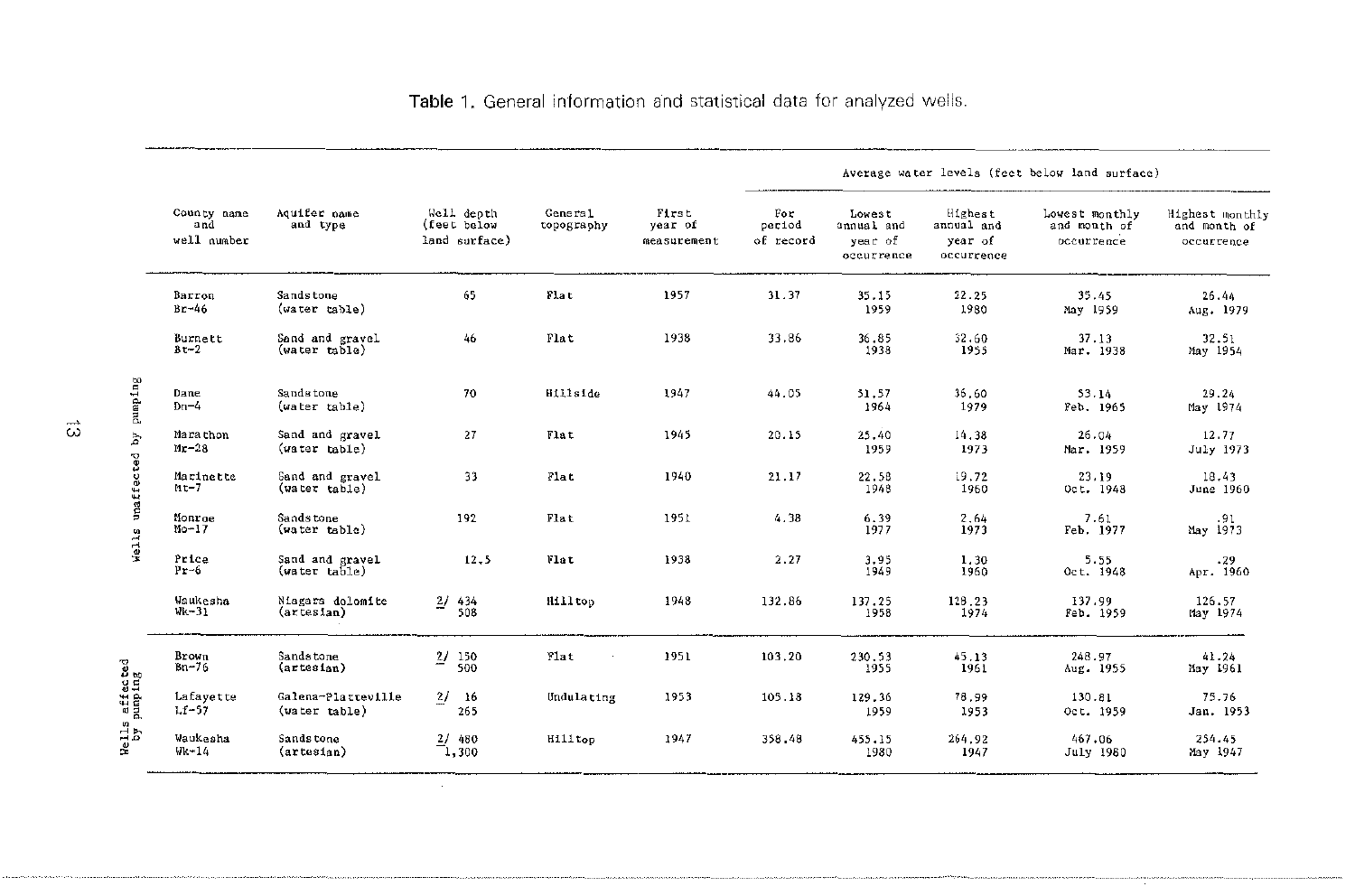|                                                  | County name<br>and<br>well number | Acuifer name<br>and type            | Lowest recorded<br>Water level<br>(feet below land<br>surface) and<br>date of occurrence | Highest recorded<br>water level<br>(feet below land<br>surface) and<br>date of occurrence | Average annual<br>amplitude<br>(feet) for<br>period of record | Smallest annual<br>amplitude (ft)<br>and<br>vear of occurrence | Largest annual<br>amplitude (ft)<br>and<br>year of occurrence | Month with<br>lowest<br>average<br>water level | Month with<br>highest<br>average<br>water level |
|--------------------------------------------------|-----------------------------------|-------------------------------------|------------------------------------------------------------------------------------------|-------------------------------------------------------------------------------------------|---------------------------------------------------------------|----------------------------------------------------------------|---------------------------------------------------------------|------------------------------------------------|-------------------------------------------------|
|                                                  | Barron<br>$Br-46$                 | Sandstone<br>(water table)          | 34.45<br>May 15, 1959                                                                    | 26.44<br>Aug. 6, 1979                                                                     | 1,29                                                          | 0.18<br>1963                                                   | 3.84<br>1966                                                  | Harch                                          | June                                            |
| pump <sub>1ng</sub><br>b<br>unaffected<br>de 11s | Burnett<br>$Bt-2$                 | Sand and gravel<br>(water table)    | 35.10<br>Mar. 26, 1965                                                                   | 30.33<br>June 28, 1968                                                                    | .59                                                           | 16<br>1940 1955.<br>1971, 1974                                 | 1.44<br>1968                                                  | February                                       | :lay                                            |
|                                                  | Dane<br>$Dn-4$                    | Sandstone -<br>(water table)        | 53.36<br>Feb. 8, 1965                                                                    | 26 64<br>Mar. 19, 1952                                                                    | 6.36                                                          | 1.67<br>1970                                                   | 12,82<br>1973                                                 | February                                       | July                                            |
|                                                  | Mars thon<br>$hr-28$              | Sand and gravel<br>(water table)    | 26.09<br>Mar. 30, 1959                                                                   | 12.77<br>July 21, 1973                                                                    | 1.91                                                          | .49<br>1953. 1954                                              | 4.08<br>1973                                                  | March                                          | July                                            |
|                                                  | Marinette<br>$Ht-7$               | Sand and gravel<br>(water table)    | 23.26<br>Nov. 2, 1948                                                                    | 18.01<br>May 17, 1960                                                                     | 1.46                                                          | .52<br>1980<br><b>Contract</b>                                 | 2.72<br>1965                                                  | February                                       | May                                             |
|                                                  | Monroe<br>$Mo-17$                 | Sandstone<br>(water table)          | 7.75<br>Mar. 2, 1977                                                                     | $-43$<br>May 8, 1973                                                                      | 2.44                                                          | 1.32<br>1958                                                   | 4.31<br>1965                                                  | February                                       | June                                            |
|                                                  | Price<br>$Pr-6$                   | Sand and gravel<br>(water table)    | 5.67<br>Oct. 31, 1948                                                                    | $1/ - 41$<br>June 29, 1946                                                                | 2.51                                                          | 1.38<br>1940                                                   | 4,32<br>1976                                                  | February                                       | April                                           |
|                                                  | Vaukesha<br>$v$ k $-31$           | Niagara dolomite<br>(artesian)      | 138.14<br>Feb. 2, 1959                                                                   | 126.28<br>June 10, 1974                                                                   | 2.22                                                          | .53<br>1954                                                    | 4.06<br>1972                                                  | January                                        | May                                             |
|                                                  | <b>Brown</b><br>$Bn-76$           | Sandstone<br>$(\text{artestan})$    | 248.97<br>Aug. 30, 1955                                                                  | 41.24<br>May 3, 1961                                                                      | 24.96                                                         | 9.29<br>1978                                                   | 108.48<br>1957                                                | July                                           | April                                           |
|                                                  | Lafayette<br>$1.5 - 57$           | Galena-Platteville<br>(water table) | 130.99<br>Nov. 3, 1959                                                                   | 63.67<br>Apr. 29, 1952                                                                    | 5.14                                                          | .51<br>1955                                                    | 28.79<br>1958                                                 | April                                          | July                                            |
|                                                  | Waukesha<br>$Wk-14$               | <b>Sandatone</b><br>$(arce^{-1}$    | 469,40<br>July 23, 1980                                                                  | 249.86<br>July 6, 1947                                                                    | 14.86                                                         | 4.65<br>1951                                                   | 28.42<br>1977                                                 | September                                      | March                                           |

Table 1. General information and statistical data for analyzed wells--Continued.

 $1/ -0.41$  water level above land surface.

2/ Interval of uncased or screened opening.

 $\overrightarrow{z}$ 

Wells affected